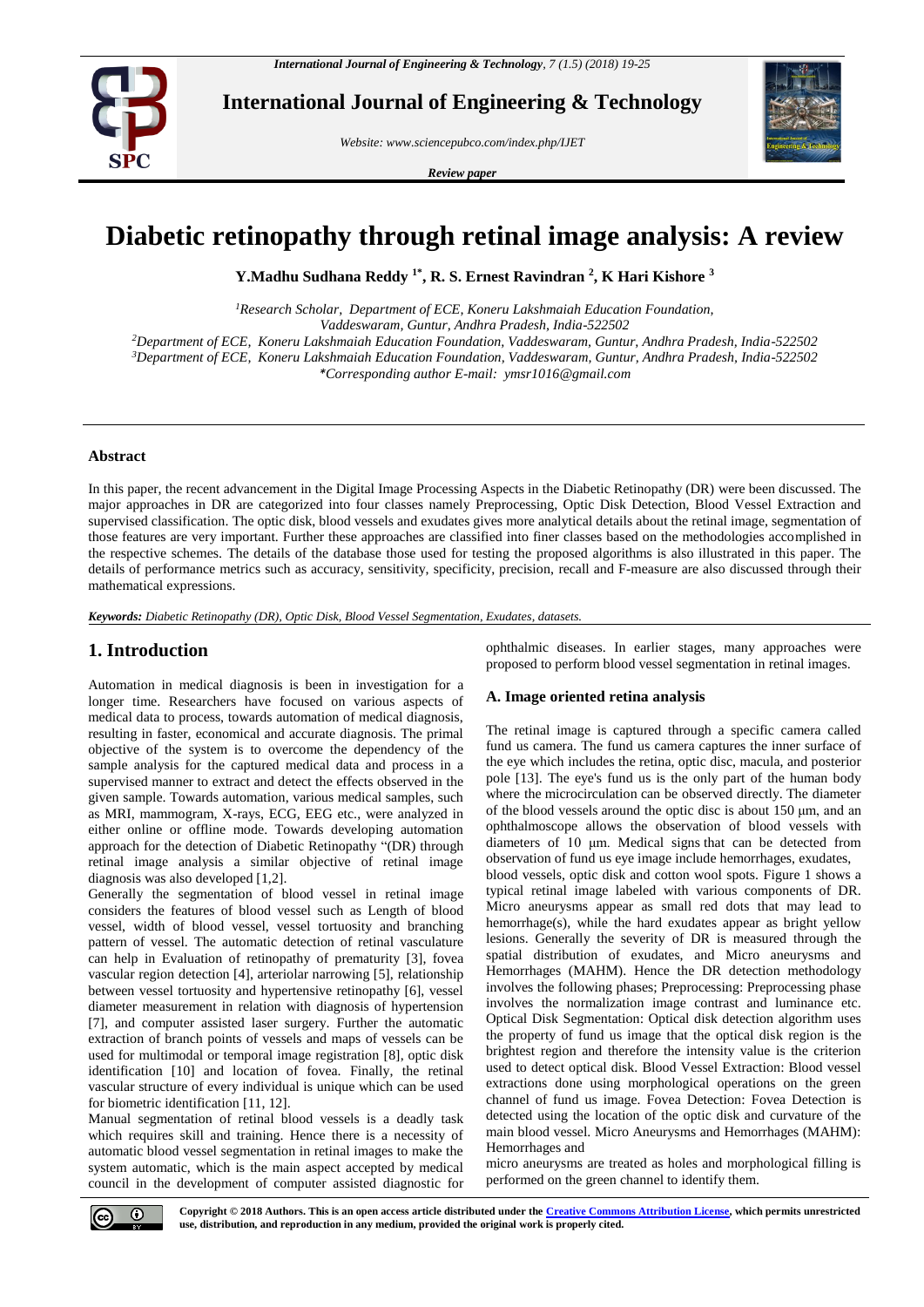

**Fig.1:** Morphological attributes of retinal images

The available diagnosis for Diabetic Retinopathy are: Digital Retinal Images for Vessel Extraction (DRIVE), Structured Analysis of the Retina (STARE), Automatic Retinal Image Analysis (ARIA), Image Retinopathy (IMAGERET**)**, Methods to Evaluate Segmentation and Indexing Techniques in the Field of Retinal ophthalmology (MESSIDOR), Retinal Vessel Image set for Estimation of Widths (REVIEW) and vessel registration for a reliable computation of arteriovenous ratio (VICAVR).

The general performance metrics which are used for the performance evaluation, i.e., to measure how exactly the status of DR is identified, are as follows;

$$
Accuracy = \frac{TP + TN}{TP + TN + FP + FN}
$$
 (1)

Whereas,

True Positive (TP) = correctly identified,

False Positive  $(FP)$  = incorrectly identified,

True Negative  $(TN) =$  correctly rejected,

False Negative  $(FN)$  = incorrectly rejected.

Along with accuracy, to show the enhancement of propose approach and to compare the proposed approach with earlier approaches few more metrics such as sensitivity, specificity, Recall, precision and F-measure was evaluated with following mathematic expressions.

Sensitivity measures the proportion of positives that are correctly identified as,

$$
Sensitivity = \frac{TP}{TP+FN}
$$
 (2)

Specificity measures the proportion of negatives that are correctly identified as

$$
Specificity = \frac{TN}{TN + FP}
$$
 (3)

Precision is the fraction of identified instances that are correct, while recall is the fraction of correct instances that are identified.

$$
Recall = \frac{TP}{TP + FN_{rp}} \tag{4}
$$

$$
Precision = \frac{TP}{TP + FP}
$$
 (5)

F-measure or balanced F-score is a measure that combines precision and recall is the harmonic mean of precision and recall.

$$
F-measure = \frac{2.Recall.Precision}{Recall+Precision}
$$
 (6)

Based on the above metrics, a performance plot is drawn between sensitivity and specificity and called as Receiver Operating Characteristics (ROC) curve. A sample ROC plot is shown in figure.2.



**Fig.2:** An example ROC curve.

# **2. Approaches**

## **A. Preprocessing**

Preprocessing technique is to attenuate image variation by normalizing the original retinal image against a reference model or data set for subsequent viewingand processing or analysis. Because of the acquisition process, very often retinal images are non-uniformly illuminated and exhibit local luminosity and contrast variability. This problem may seriously affect the diagnostic process and its outcome, especially if an automatic computer-based procedure is used to derive diagnostic parameters. A new method is proposed by For acchia M et.al, and Ehsan S [14,15] to normalize luminosity and contrast in retinal images, both intra and inter image. The method is based on the estimation of the luminosity and contrast variability in the background part of the image and the subsequent compensation of this variability in the whole image. Due to the complex imaging setup, there is a large luminosity and contrast variability within and across images. Here, Gopal Dutt Joshi [16] uses the knowledge of the imaging geometry and proposed an enhancement method for color retinal images, with a focus on contrast improvement with no introduction of artifacts. The method uses non-uniform sampling to estimate the degradation and derive a correction factor from a single plane. Gopal Dutt Joshi [16] also proposed a scheme for applying the derived correction factor to enhance all the color planes of a given image.Furthermore, the empirical observations were carried out by Shin D.S et.al.,[17] and Leandro J.J.G et.al., [18] to identify the green channel of RGB images as containing the maximum contrast. Rapantzikos K et.al., [19] also note that the green channel appears to provide more information and is less subject to non-uniform illumination and blue channel contains little information for the detection of retinal features.

Histogram equalization redistributes the histogram of each color channel in the input image such that the output image contains a uniform pixel value distribution. Hani [20] proposed an improved nonlinear hue-saturation-intensity color model (INHSI) to preserve color information of the retinal images. The intensity component is enhanced by Rayleigh transformation in contrast-limited adaptive histogram equalization (Rayleigh CLAHE) [21,23] algorithm. Redistributing the histogram to match that of a reference image, which does not necessarily contain the lesion, may obscure evidence of the pathology.

Contrast enhancement technique has an important role in the field of retinal image enhancement as it improves the contrast of an image. The contrast is an important factor to differentiate a good quality image from a low-quality image. A new retinal image contrast enhancement method for Diabetic Screening System is presented by N.S.Datta [22]. This method is compared with different contrast enhancement approaches [24, 25] and found that it produces better image quality and preserves the mean brightness of the input images which is very important for medical image analysis.Rapantzikos K et.al.,[19] Proposed a multilevel histogram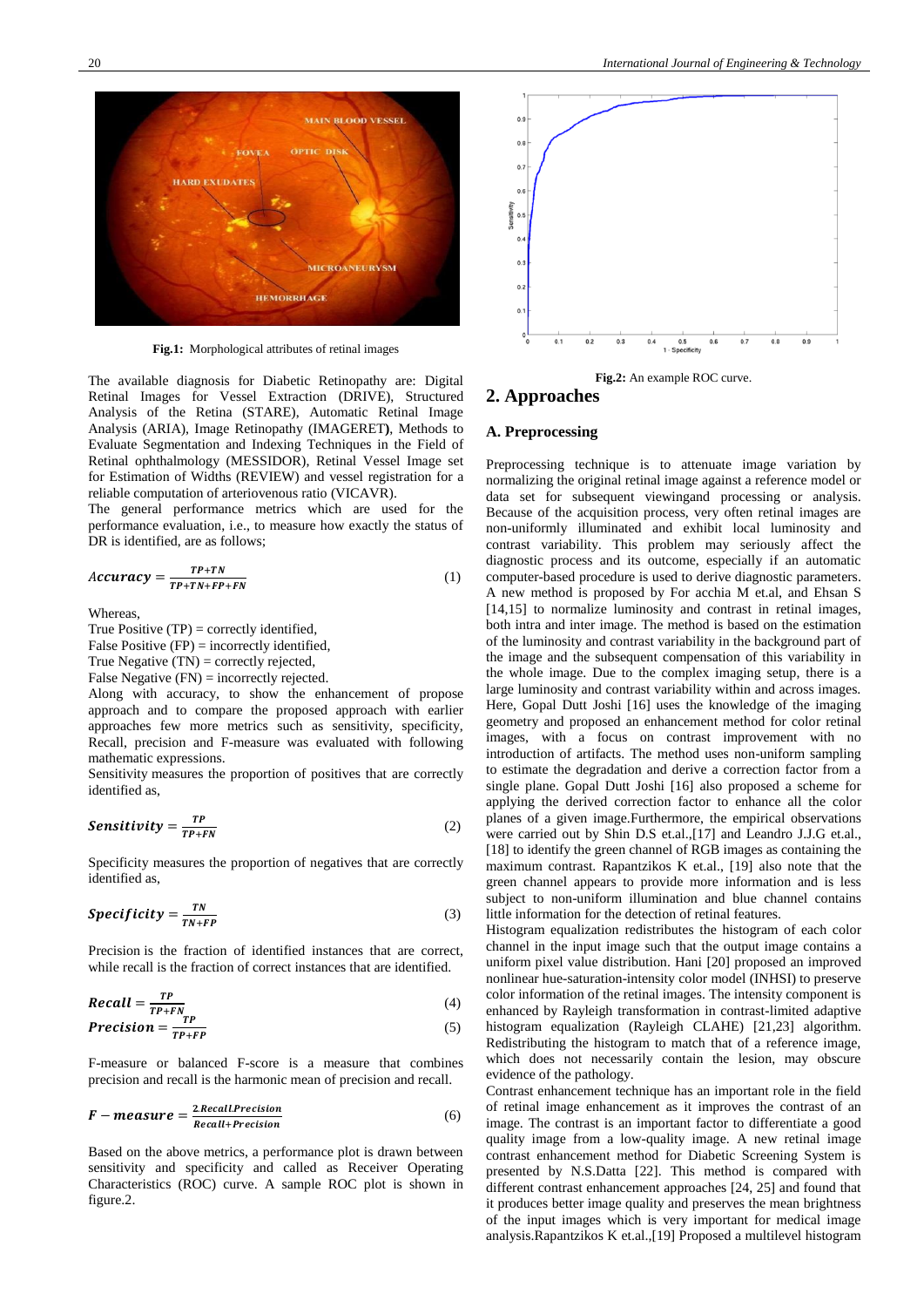equalization (MLE) method as a preprocessing step in the detection of drusen. The approach is based on the sequential application of histogram equalization to progressively smaller nonoverlapping neighborhoods. However, the detection of multiple types of anatomy and pathology with different physical dimensions is also problematic when relying upon a hierarchal neighborhood method.

## **B. Optic Disk (OD) segmentation**

Segmentation of the optic disk usually refers to the subsequent task of determining the contour of the disk. Localization and segmentation of the optic disk are important tasks in retinal image analysis. The disk center and contour are often prerequisite landmarks in establishing a frame of reference for identifying Diabetic Retinopathy. Related work regarding the OD detection using fund us images can be broadly categorized into two groups based on shape, color and structure of the OD and the properties of the retinal vasculature. The automated algorithms belonging to both the categories are discussed as follows.

## **2.2.1 Structural features based OD detection**

This category includes the well-known methods that rely on the appearance and size of the OD [26], such as the method in [27] that detects the bright regions by mathematical morphology and detects the OD as the largest high contrast average circular-shape area. The method in [28] uses morphology followed by watershed transform for the model-based OD detection. The method in [42] first locates a pixel belonging to the OD region, and then applies boundary segmentation by morphology, edge detection, and circular Hough transforms. Other well-known methods in [29] and [30] use a line operator to capture the circular brightness structure of the OD since the maximum and minimum variation along the linear operator has a specific pattern to locate the OD.

#### **2.2.2 Retinal Vasculature based OD detection**

This category of methods examines the retinal vasculature for locating the OD, since the OD is the point of entrance of the optic nerve and blood vessels which branch out into finer vessels through the retina. The method in [26] applies a search on the branching network patterns formed by the blood vessels to converge to the region where most paths ended, followed by the application of Hough transform on all such regions to finally locate the OD. Another method in [31] matches directional patterns of the retinal blood vessels to match the direction of OD vicinity. The method described by Rangayyan R et.al., [32] localizes the OD by tracking the blood vessels using Gabor filters to detect the peaks in nodes via phase portrait analysis and locates the OD at the focal point of the vessels using Hough transform. Welfer D et.al., [33] applied watershed transform for detecting the OD location and disc boundary using the information regarding the major vessel arcade. Besides, maximization of vessel patternbased entropyis used to detect the location of the OD in [34].

#### **2.2.3 Combined strategies**

Some algorithms, however, have combined the two categories, such as the method in [35] that locates the OD based on the structure of the OD, the convergence of blood vessels at the OD, and the variation in the size of the blood vessels entering the OD. Another method in [36] uses the feature-based k-nearest neighbor classifier for training and extracting the OD. The method in [43] uses an ensemble of pyramidal decomposition, edge detection, entropy-filter-based detection, Hough transform, and featurevector-based algorithms for detecting the OD. Another method in [37] uses the principal component image plane followed by the removal of vessel regions, image in painting, stochastic watershed transform, and regional discrimination for the OD boundary detection. Also, the method in [44] applies super-pixel classification to separate pixels of the disc from non-discs using histogram and center surround statistics.

## **2.2.4 Other Methods**

The recent works in [38] and [39] separate the vascular information from the in painted vessel removed images and use the radial-symmetry-based OD location strategy. In [38], the OD region is selected as the one having high vesselness in its vicinity, while the method in [39] uses complex contour fitting at increased resolution using in painted images and vessel masks. Another recent work in [40] uses three vessel distribution features: Local vessel density, compactness, and uniformity to find horizontal OD coordinate, followed by Hough Transform and parabola fitting to find the vertical OD coordinate. A set of morphological opening and closing operations are carried out in the method proposed by Marin D et.al., [141 to produce an image with bright regions followed by blood vessel confluence detection at the OD and circular Hough transform.

## **C. Retinal blood vessel extraction**

The segmentation and measurement of the retinal vessels is of primary interest in the diagnosis and treatment of a Diabetic Retinopathy. As previously discussed, the accurate segmentation of the retinal blood vessels is often an essential prerequisite step in the identification of retinal disorders and abnormalities. The vessel cross-sectional intensity profiles approximate a Gaussian shape or a mixture of Gaussians in the case where a central vessel reflex is present. The orientation and grey level of a vessel does not change abruptly; they are locally linear and gradually change in intensity along their lengths. The vessels can be expected to be connected and, in the retina, form a binary treelike structure. However, the shape, size and local grey level of blood vessels can vary hugely and some background features may have similar attributes to vessels. Vessel crossing and branching can further complicate the profile model. As with the processing of most medical images, signal noise, drift in image intensity and lack of image contrast pose significant challenges to the extraction of blood vessels.

In earlier so many approaches are proposed to perform retinal vasculature segmentation based on various aspects like curvature of vessel, morphological operations, matched filtering etc. This section gives a complete knowledge about the earlier proposed retinal vascular segmentation approaches.

#### **2.3.1 Curvature based methods**

In this case, the blood vessel can be modeled as a curve for smoother extraction. Along with this, the abnormalities in the blood vessels can be determined through the tortuosity of the vessels. Tortuosity is an indication of how winding a blood vessel is [45]. If there is more tortuosity in the blood vessel there may be chance of DR. Tortuosity can be happen in small portions of blood vessel or throughout the blood vessel network.

#### **2.3.1.1 Arc length over chord length ratio methods**

Methods of this group have simple mathematical expressions. The first methods of this category were introduced in [46] and were widely utilized thereafter [47–50]. However, it is apparent that the arc over chord length ratio, on its own, is insufficient for determination of vessels with smooth curvature and vessels with variation in curvature direction. For compensation, [51] and [52] proposed modifications on the approach. In [52], vessels are partitioned into segments with the same convexity and a weighted sum of arc over chord length of all segments is proposed as a tortuosity measure.

## **2.3.1.2 Methods based on curvature**

Curvature is a mathematical measure for how inflected a curve is at a certain coordinate. Hart W.E et.al.,[48] used curvature method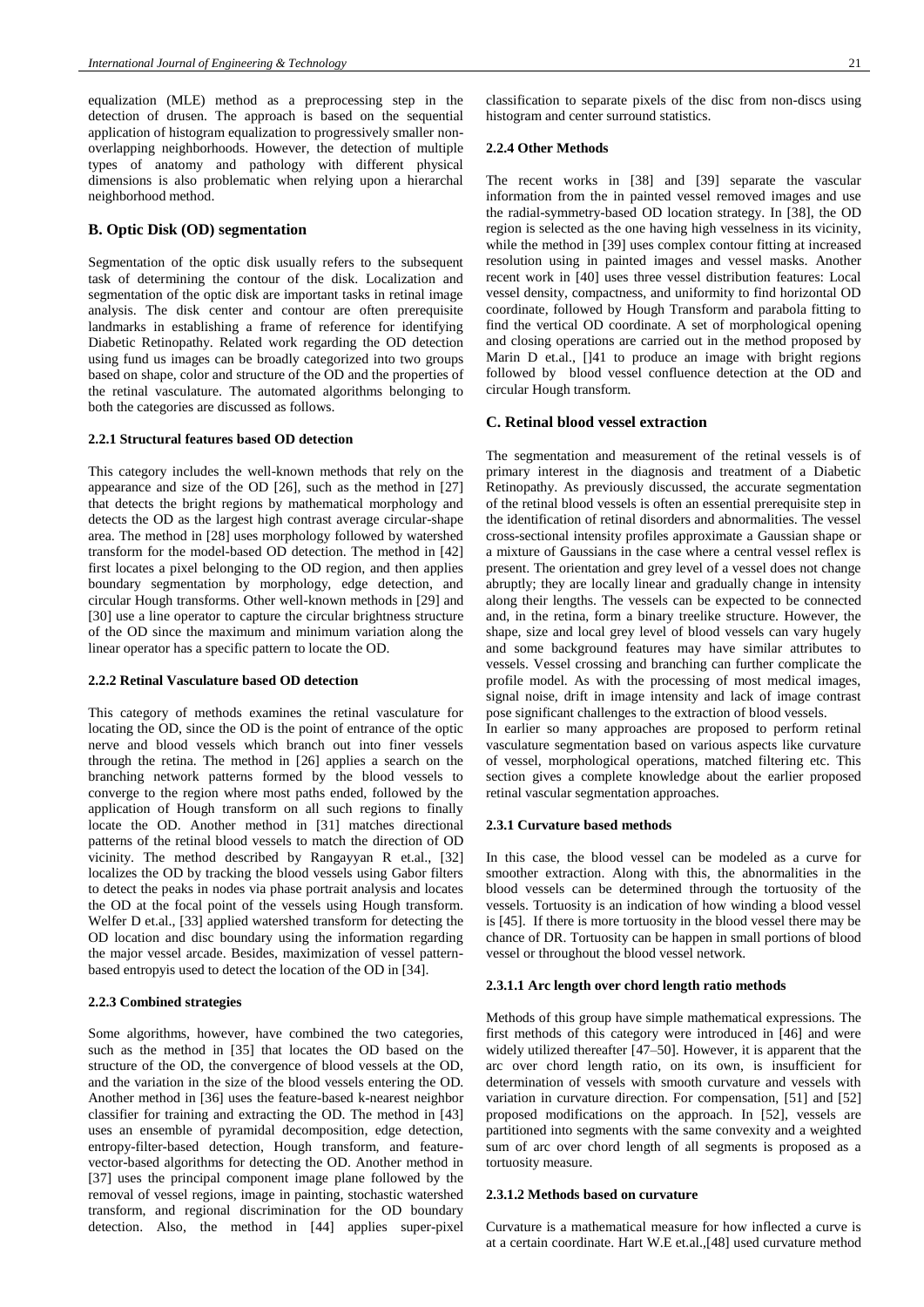to develop two tortuosity measures which are the integral of curvature and the integral of curvature squared. Moreover, the ratio of these integrals over arch or chord length has also been proposed as tortuosity measures in [48]. In [53], the integral of squared curvature derivative is suggested as a measure of tortuosity. These or other curvature-based algorithms have been used in most of the recent works including [54], [55] as well. Curvature based tortuosity measures are more reliable, but they impose a heavy computational burden compared to the methods of the first group.

## **2.3.1.3. Methods based on angle variation**

These methods compute the direction variations of the vessel to measure tortuosity. In [56], the average of the angles between sample center points that describe the vessel (called local direction variation) was used to measure tortuosity. In [57], the same method is used to measure local angles and the number of times a local angle surpasses  $30^0$  is considered as tortuosity index.

## **2.3.1.4. Methods based on another domain**

Instead of extracting the curvature of blood vessel in spatial domain, the curvature of blood vessel is calculated in the transform domain. Kaupp A et.al.,[58] Used Fourier analysis and [59] used circular Hough transform to calculate curvature. Moreover, in [60], Non-Subsample Contour let Transform is used for curvature calculation. The key feature of these methods is evaluation of tortuosity without vessel extraction. However, they suffer from heavy computational burden as well. There have also been some special cases of tortuosity measurement algorithms. For example, [61] used cubic-spline interpolation for measuring tortuosity.

### **2.3.2 Morphological based methods**

Morphological processing which consist of techniques dealing with digital image processing using mathematical morphology by applying some structure element (SE) to binary images and sometimes to gray-level images.

A novel three-stage blood vessel segmentation algorithm was developed in [62]. The first stage is pre-processing by high-pass filtering then extracting a binary image and another binary image is reconstructed from morphologically enhanced image for the vessel regions. Next the major vessels are extracted which is common regions from these two images. Then the second stage, Gaussian Mixture Model (GMM) classifier is used to classify all pixels in the two binary images which are remained from previous stage. Morphological multi-scale enhancement method is also presented in [64]. For the extraction of the blood vessels in the angiogram; fuzzy filter and watershed transformation are used. In the method [65] an approach is presented which is combined unique vessel centerlines detection with morphological bit plane slicing. The first order derivative of a Gaussian filter is used in four directions to extract the centerlines, and then performing an average derivative and derivative signs with the extracted centerlines. Morphological multidirectional top-hat operation is applied on blood vessels gray-scale image with linear structure element to obtain the orientation map and shape. In [66] fast discrete curve let transform with multi-structure mathematical morphology is proposed. For detecting the blood vessels edges, multi-structure morphological transformation is applied. Then morphological opening is applied on the result image to remove the false edges. An automated enhancement and segmentation method for blood vessels is presented in [67]. This method decreases the optic disc influence and emphasizes the vessels by applying a morphological multidirectional top-hat transform with rotating structuring elements to the background of the retinal image.

## **2.3.3 Matched Filtering Methods**

Matched filtering for the detection of the vasculature convolves a 2D kernel with the retinal image. The kernel is designed to model some feature in the image at some unknown position and orientation, and the matched filter response (MFR) indicates the presence of the feature. Various approaches [71-73] are proposed in earlier based on matched filtering.

Al-Rawiet.al., [72] improved Chaudhuriet.al.,'s [71] matched filter (MF) by using an exhaustive search optimization procedure to find the best parameters for matched filter size, the standard deviation and threshold value. The improved MF outperforms Chaudhuri's classical parameter matched filter. Yao and Chen [73] uses a 2-D Gaussian matched filter for retinal vessel enhancement and then a simplified pulse coupled neural network is employed to segment the blood vessels by firing neighborhood neurons. Next, a fast 2- D-Otsu algorithm is used to search the best segmentation results. Due to the Gaussian nature of blood vessel profile, the MF with Gaussian kernel often misclassifies non-vascular structures as vessels. To avoid such false detection, [68] introduces Laplacian of Gaussian (LoG) filters in the vessel segmentation process. In [69], a novel matched filter based on a new kernel function with Cauchy distribution is introduced to improve the accuracy of the automatic retinal vessel detection compared with other available matched filter-based methods, most notably, the methods built on Gaussian distribution function. [70] Represents a new matched filter-based vasculature segmentation method for 2-D retinal images. First, a raw segmentation is acquired by thresholding the images preprocessed using weighted improved circular Gabor filter and multi-directional multi-scale second derivation of Gaussian. After that, the raw segmented image is fine-tuned by a set of novel elongating filters.

## **D. Supervised classification**

In supervised method, the rule for vessel extraction is learned by the algorithm based on a training set of manually processed and segmented reference images often termed as the gold standard. This vascular structure in these ground truth or gold standard images is precisely marked by an ophthalmologist.

Artificial Neural Network is one of the most prominent techniques for supervised classification and most of the applications accomplished it. An ANN based vessel segmentation approach is developed in [74] based Self-Organizing Map (SOM). Firstly, a multidimensional feature vector is constructed with the green channel intensity and the vessel enhanced intensity feature by the morphological operation. Secondly, self-organizing map (SOM) is exploited for pixel clustering, which is an unsupervised neural network. Finally, we classify each neuron in the output layer of SOM as retinal neuron or non-vessel neuron with Otsu's method, and get the final segmentation result. In [75] a supervised classification technique was proposed based on the Neural Networks and grey-level co-occurrence matrix. The required specific features are extracted through the grey-level cooccurrence matrix and they are trained through ANN. [76] proposed a supervised segmentation technique that uses a deep neural network trained on a large sample of examples preprocessed with global contrast normalization, zero-phase whitening, and augmented using geometric transformations and gamma corrections. Several variants of the method are considered, including structured prediction, where a network [77] classifies multiple pixels simultaneously.

In [78], we present a novel method to segment retinal blood vessels to overcome the variations in contrast of large and thin vessels. This method uses adaptive local thresholding to produce a binary image then extract large connected components as large vessels. The residual fragments in the binary image including some thin vessel segments (or pixels), are classified by Support Vector Machine (SVM).[79]Presents a new supervised method for blood vessel detection in digital retinal images. This method uses a Fuzzy logic based Support Vector Machine scheme for pixel organization and computes a 5-D vector composed of gray-level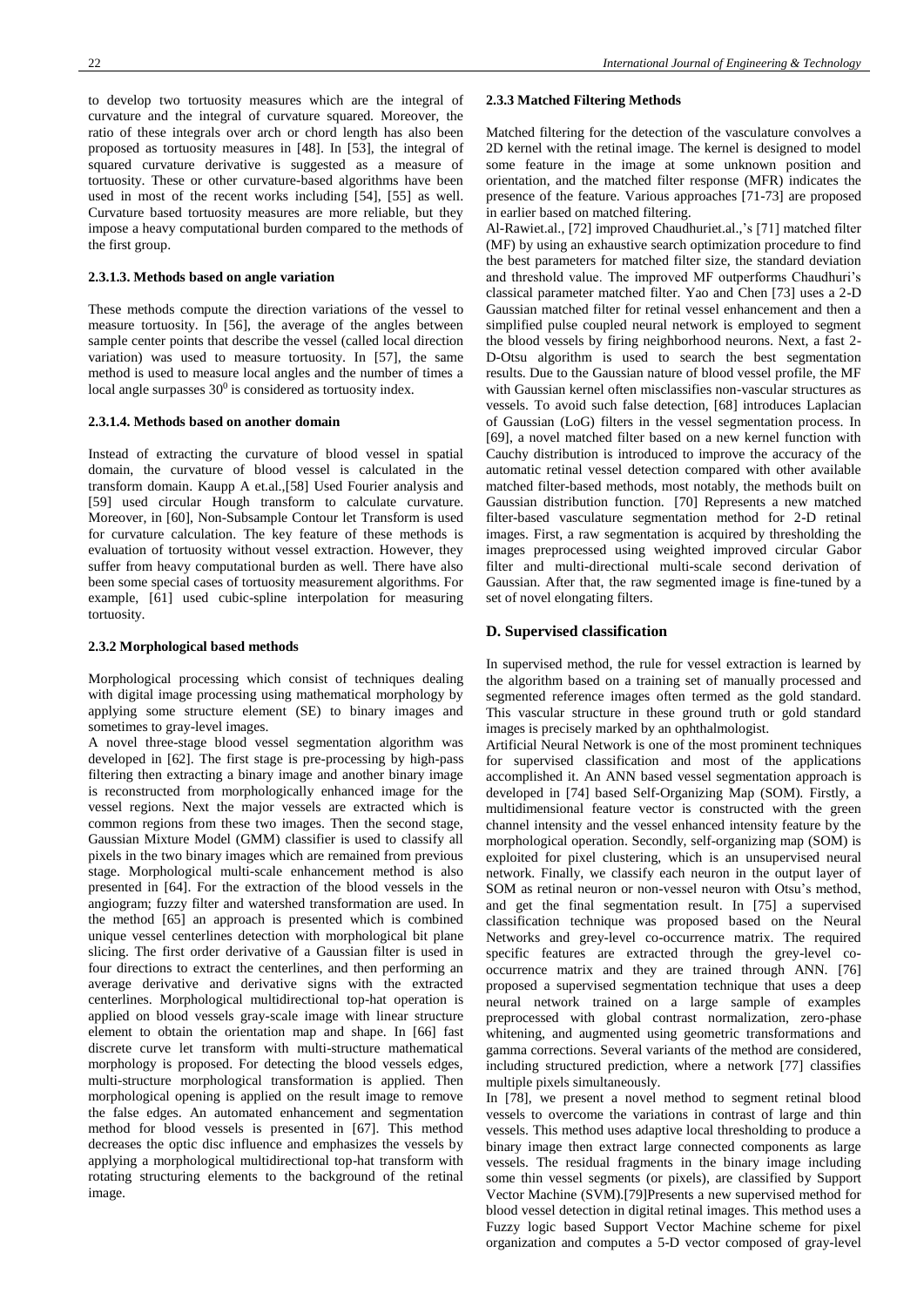and intensity histogram-based features for pixel representation. The combination of several image processing techniques with SVM classification for vessel segmentation is proposed in [80]. The combination of the radial projection and the semi-supervised self-training method using SVM is employed by [81] for vessel segmentation. [82]Present an automated segmentation method for blood vessels in images of the ocular funds. The method uses a supervised classification of vessels at each pixel based on its feature vectors. The feature vectors include the responses of the pixel to the multi-scale vessel enhancement filtering and Gabor filtering at multiple scales and multiple orientations. We use a support vector machine to extract the vessels. [83] Proposed the radial projection method to locate the vessel centerlines. Then the supervised classification is used for extracting the major structures of vessels. The final segmentation is obtained by the union of the two types of vessels after removal schemes.

As per the above discussions the al earlier approaches are categorized into preprocessing base, OD segmentation based, Blood vessel extraction based and supervised classification based approaches. They can be further classified into various categories based on the detection of inner details such as detection of exudates, fovea and macula localization, Detection of micro aneurysms or hemorrhages, Detection of retinal exudates and cotton wool spots etc. [89-94] and classified as vessel profile model based approaches [98-100], vessel tracking [95-97] based approaches, pixel based classification approaches. Further a fine classification can also be carried out by observing the visual characteristics of optic disk, localization of OD and segmentation of OD. Opposite to the supervised classification, i.e., unsupervised classification based approaches like Fuzzy c-means clustering [84,87] based vessel segmentation approaches, Bayesian image analysis [85], Radius based Clustering Algorithm (RACAL) [88] which uses a distance based principle to map the distributions of the image pixels.

Among the above discussed approaches, the performance of algorithms based on supervised classification is better in general than their counterparts. The performance of almost all the approaches is measured through Received Operating Characteristics (ROC) and it is found to be approximately 0.95. However, the supervised classification based algorithms do not work well under the image with non-uniform illumination variations; they produce false detection in some images on the border of optic disk. For the blood vessel segmentation matched filter base approaches are observed to be more efficient and achieved an optimal accuracy. The matched filtering alone cannot handle vessel segmentation in pathological retinal images; therefore, it is often employed in combination with other image processing techniques.

# **3. Conclusions**

A structured survey of algorithms for the automatic detection of Diabetic Retinopathy in digital retinal images has been presented. The development of an effective tool for incorporation into diabetic retinopathy screening programmers is a highly desirable goal. An efficient system that can routinely analyze digital retinal images and eliminate those where no new or increased pathology is present, would significantly reduce the workload for ophthalmologists and graders in diabetic retinopathy screening centers. This review has focused completely on the analysis of digital images of the retina in the field of diabetic retinopathy. The process of analyzing the digital image of retina is may be viewed as a series of steps, for each of which, a choice of technologies or algorithms is available. In this survey, the diversity of the identified studies made it impossible to conduct a full quantitative statistical analysis of the performance of each processing step within the various approaches.

The qualitative analysis allowed articles to be grouped according to the methodological approaches used for each step in the process, and trends within the literature to be identified. It is observed that in most cases, the existing methodologies have some

# **References**

- [1] SangmeshBiradar, A.S.Jadhav, "A Survey on Blood Vessel Segmentation and Optic Disc Segmentation of Retinal Images", International Journal of Advanced Research in Computer and Communication Engineering Vol. 4(5), 2015.
- [2] T. Teng, M. Lefley, D. Claremont, "Progress towards automated diabetic ocular screening: a review of image analysis and intelligent systems for diabetic retinopathy", Medical and Biological Engineering and Computing Vol.40, pp.2–13, 2002.
- [3] C. Heneghan, J. Flynn, M. O'Keefe, M. Cahill, "Characterization of changes in blood vessel width and tortuosity in retinopathy of prematurity using image analysis", Medical Image Analysis, Vol.6, pp.407–429, 2002.
- [4] Haddouche, M. Adel, M. Rasigni, J. Conrath, S. Bourennane, "Detection of the foveal avascular zone on retinal angiograms using Markov random fields", Digital Signal Processing,Vol.20, pp.149–154, 2010.
- [5] "E. Grisan, A. Ruggeri", "A divide et impera strategy for automatic classification of retinal vessels into arteries and veins", Proceedings of the 25th IEEE Annual International Conference in Engineering in Medicine and Biology Society, vol. 891, pp. 890– 893, 2003".
- [6] M. Foracchia, "Extraction and quantitative description of vessel features in hypertensive retinopathy fundus images", 2nd International Workshop on Computer Assisted Fundus Image Analysis, 2001.
- [7] "J. Lowell, A. Hunter, D. Steel, A. Basu, R. Ryder, R.L. Kennedy", "Measurement of retinal vessel widths from fundus images based on 2-D modeling", IEEE Transactions on Medical Imaging, Vol.23, pp.1196–1204, 201.
- [8] F. Zana, J.C. Klein, "A multimodal registration algorithm of eye fundus images using vessels detection and Hough transform", IEEE Transactions on Medical Imaging,Vol.18,pp.419–428, 1999.
- [9] "K. Fritzsche, A, Can, H. Shen, C. Tsai, J. Turner, H.L. Tanenbuam, C.V. Stewart, B. Roysam, J.S. Suri, S. Laxminarayan, "Automated model based segmentation, tracing and analysis of retinal vasculature from digital fundus images", in: State-of-The-Art Angiography, Applications and Plaque Imaging Using MR, CT Ultrasound and X-rays, Academic Press, pp. 225–298, 2003".
- [10] L. Huiqi, O. Chutatape, "Automated feature extraction in color retinal images by a model based approach, IEEE Transactions on Biomedical Engineering, Vol.51, pp.246–254, 2004.
- [11] C. Marin o, G. Penedo, M. Penas, J. Carreira, F. Gonzalez, "Personal authentication using digital retinal images", Pattern Analysis and Applications, Vol.9, pp.21–33, 2006.
- [12] C. Köse, C. Ikibas, "A personal identification system using retinal vasculature in retinal fundus images", Expert Systems with Applications, Vol.38, pp.13670–13681, 2011.
- [13] B. Cassin, S.A.B. Solomon, Dictionary of Eye Terminology, 2nd ed., Triad Publishing Company, 1990.
- [14] Foracchia M, Grisan E, Ruggeri A,"Luminosity and contrast normalization in retinal images", Med Imaging Anal, Vol.9, pp.179–90, 2005.
- [15] Ehsan S, "Luminosity and contrast normalization in color retinal images based on the standard reference image", Proc. SPEI 9784, Medical Imaging, 2016.
- [16] "GopalDutt Joshi, "Colour Retinal Image Enhancement based on Domain Knowledge", Proc. of the IEEE Sixth Indian Conference on Computer Vision, Graphics and Image Processing (ICVGIP 2008),pp. 591-598, 2008, Bhubaneswar, India".
- [17] Shin DS, Javornik NB, Berger JW, "Computer-assisted, interactive fundus image processing for macular drusen quantitation", Ophthalmology, Vol.106, pp.1119–25, 1999.
- [18] Leandro JJG, Soares JVB, Cesar Jr RM, Jelinek HF, "Blood vessels segmentation in non-mydriatic images using wavelets and statistical classifiers, In: XVI Brazilian symposium on computer graphics and image processing, p.262–9, 2003.
- [19] Rapantzikos K, Zervakis M, Balas K, "Detection and segmentation of drusen deposits on human retina: potential in the diagnosis of age-related macular degeneration", Med Imaging Anal,Vol.7, pp.95–108, 2003.
- [20] Thani, "Color retinal image enhancement by Rayleigh contrastlimited adaptive histogram equalization", 14th International Conference on Control, Automation and Systems (ICCAS), 2014.
- [21] T.Jintasuttisak, S.Intajag, "Color Retinal Image Enhancement by Rayleigh Contrast-Limited Adaptive Histogram Equalization",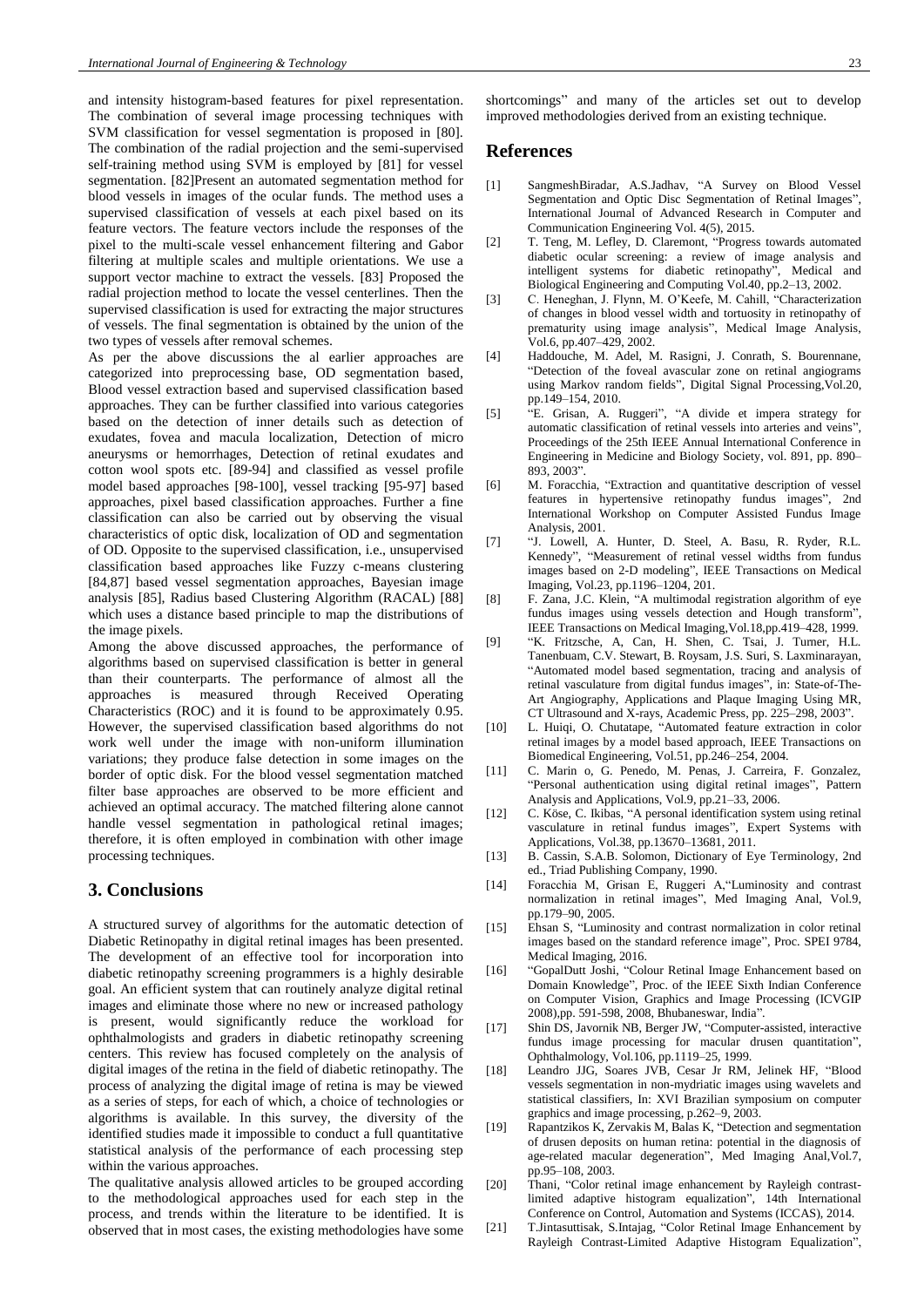14th International Conference on Control, Automation and Systems, Korea, pp. 22-25, 2014.

- [22] N.S.Datta, "A new contrast enhancement method of retinal images in Diabetic Screening System", IEEE 2nd International Conference on Recent Trends in Information Systems (ReTIS), 2015
- [23] Saikat Kumar Shome, "Enhancement of Diabetic Retinopathy Imagery Using Contrast Limited Adaptive Histogram Equalization", International Journal of Computer Science and Information Technologies, Vol.2, pp.2694-2699, 2011.
- [24] J. A Stark, "Adaptive Image Contrast Enhancement Using Generalizations of Histogram Equalization", IEEE Transactions on Image Processing, Vol.9, pp.889-894, 2000.
- [25] Ni M Noor, N Abdul Khalid, Mohd Ali, Alice D Numpang, "Fish Bone Impaction Using Adaptive Histogram Equalization (AHE)", Second International Conference on Computer Research and Development, IEEE Computer Society, 2010.
- [26] F. ter Haar, "Automatic localization of the optic disc in digital colour images of the human retina," Thesis, Utrecht University, Utrecht, the Netherlands, 2005.
- [27] Sopharak, B. Uyyanonvara, S. Barman, and T. H. Williamson, "Automaticdetection of diabetic retinopathy exudates from nondilated retinal images using mathematical morphology methods," Comput. Med. Imag. Graph.,Vol. 32, pp. 720–727, 2008.
- [28] T.Walter, J.-C. Klein, P.Massin, and A. Erginay, "A contribution of image processing to the diagnosis of diabetic retinopathydetection of exudates in color fundus images of the human retina, IEEE Transactions onMedical.Imaging, Vol. 21, pp.1236–1243, 2002.
- [29] S. Lu and J.-H.Lim, "Automatic optic disc detection from retinal images by a line operator," IEEE Trans. Biomed.Eng., vol. 58, no. 1, pp. 88–94, 2011.
- [30] S. Lu, "Accurate and efficient optic disc detection and segmentation by a circular transformation," IEEE Trans. Med. Imag., vol. 30, no. 12, pp. 2126–2133, 2011.
- [31] Youssif, A. Z. Ghalwash, and A. S. Ghoneim, "Optic disc detection from normalized digital fundus images by means of a vessels' direction matched filter," IEEE Trans. Med. Imag., vol. 27, no. 1, pp. 11–18, 2008.
- [32] R. Rangayyan, X. Zhu, F. Ayres, and A. Ells, "Detection of the optic nerve head in fundus images of the retina with Gabor filters and Phase Portrait analysis." J. Digital Imag., vol. 23, no. 4, pp. 438–453, 2010.
- [33] D. Welfer, J. Scharcanski, C. M. Kitamura, M. M. Dal Pizzol, L. W. B. Ludwig, and D. R. Marinho, "Segmentation of the optic disk in color eye fundus images using an adaptive morphological approach," Comput. Biol.Med., vol. 40, no. 2, pp. 124–137, 2010.
- [34] M. Mendonca, A. Sousa, L. Mendonca, and A. Campilho, "Automatic localization of the optic disc by combining vascular and intensity information," Comput. Med. Imag. Graph., Official J. Comput. Med. Imag. Soc*.*, vol. 37, nos. 5/6, pp. 409–417, 2013.
- [35] M. Goldbaum, S. Moezzi, A. Taylor, S. Chatterjee, J. Boyd, E. Hunter, and R. Jain, "Automated diagnosis and image understanding with object extraction, object classification, and inferencing in retinal images," in Proc. Int. Conf. Image Process*.*, Sep 1996, vol. 3, pp. 695–698.
- [36] M. Niemeijer, M. D. Abrmoff, and B. van Ginneken, "Fast detection of the optic disc and fovea in color fundus photographs," Med. Image Anal., vol. 13, no. 6, pp. 859–870, 2009.
- [37] S. Morales, V. Naranjo, J. Angulo, and M. Alcaniz, "Automatic detection of optic disc based on PCA and mathematical morphology," IEEE Trans. Med. Imag*.*, vol. 32, no. 4, pp. 786– 796, 2013.
- [38] Giachetti, L. Ballerini, E. Trucco, and P. Wilson, "The use of radial symmetry to localize retinal landmarks",Comput.Med.Imag. Graph Vol.*37,* No.56, pp. 369–376, 2013.
- [39] Giachetti, L. Ballerini, and E. Trucco, "Accurate and reliable segmentation of the optic disc in digital fundus images," J. Med. Imag., vol.1, no.2, pp. 024001-1–024001-11, 2014.
- [40] D. Zhang and Y. Zhao, "Novel accurate and fast optic disc detection in retinal images with vessel distribution and directional characteristics," IEEE J. Biomed. Health Informat., 2014.
- [41] D. Marin, M. E. Gegundez-Arias, A. Suero, and J. M. Bravo, "Obtaining optic disc center and pixel region by automatic thresholding methods on morphologically processed fundus images," Comput. Methods Prog.Biomed., vol. 118, no. 2, pp. 173–185, 2015.
- [42] Aquino, M. Gegundez-Arias, and D. Marin, "Detecting the optic disc boundary in digital fundus images using morphological, edge detection, and feature extraction techniques," IEEE Trans. Med. Imag., vol. 29, no. 11, pp. 1860–1869, 2010.
- [43] R. J. Qureshi, L. Kovacs, B. Harangi, B. Nagy, T. Peto, and A. Hajdu, "Combining algorithms for automatic detection of optic disc and macula in fundus images," Comput. Vis. Image Understanding, vol.116, no.1, pp.138–145, 2012.
- [44] J. Cheng, J. Liu, Y. Xu, F. Yin, D.Wong, N.-M.Tan, D. Tao, C.-Y. Cheng, T. Aung, and T. Y. Wong, "Super pixel classification based optic disc and optic cup segmentation for glaucoma screening," IEEE Trans.Med. Imag., vol. 32, no. 6, pp. 1019– 1032, Jun. 2013.
- [45] [E. Trucco, H. Azegrouz, and B. Dhillon, "Modeling the tortuosity of retinal vessels: Does caliber play a role?" IEEE Trans. Biomed. Eng*.*, vol. 57, no. 9, pp. 2239–2247, Sep. 2010.
- [46] W. Lotmar, A. Freiburghaus, and D. Bracher, "Measurement of vessel tortuosity on fundus photographs," Albrecht von GraefesArchivF¨urKlinische and ExperimentelleOphthalmologie, vol. 211, no. 1, pp. 49–57, 1979.
- [47] C. Heneghan, J. Flynn, M. OKeefe, and M. Cahill, "Characterization of changes in blood vessel width and tortuosity in retinopathy of prematurity using image analysis," Med. Image Anal., vol. 6, no. 4, pp. 407–429, 2002.
- [48] W. E. Hart, M. Goldbaum, B. Cˆot´e, P. Kube, and M. R. Nelson, "Measurement and classification of retinal vascular tortuosity," Int. J. Med.Informatics, vol. 53, no. 2, pp. 239–252, 1999.
- [49] M. Perez, A. Highes, A. Stanton, S. Thorn, N. Chapman, A. Bharath, and K. Parker, "Retinal vascular tree morphology: A semi-automatic quantification," IEEE Trans. Biomed. Eng., vol. 49, no. 8, pp. 912–917, 2002.
- [50] "P. Benitez-Aguirre,M. E.Craig,M.B. Sasongko, A. J. Jenkins, T.Y.Wong, J. J. Wang, N. Cheung, and K. C. Donaghue", "Retinal vascular geometry predicts incident retinopathy in young people with type 1 diabetes a prospective cohort study from adolescence," Diabetes Care, vol. 34, no. 7, pp. 1622–1627, 2011".
- [51] "E. Bullitt, G. Gerig, S. Pizer, W. Lin, and S. Aylward", "Measuring tortuosity of the intracerebral vasculature from MRA images," IEEE Trans. Med. Imag., vol. 22, no. 9, pp. 1163–1171, 2003".
- [52] "E. Grisan, M. Foracchia, and A. Ruggeri", "A novel method for the automatic grading of retinal vessel tortuosity," IEEE Trans. Med. Imag., vol. 27, no. 3, pp. 310–319, 2008".
- [53] "M. Patasius, V. Marozas, A. Lukosevicius, and D. Jegelevicius", "Evaluation of tortuosity of eye blood vessels using the integral of square of derivative of curvature," in Proc. EMBEC, 2005, vol. 5, pp. 20–25".
- [54] "R. Crosby-Nwaobi, L. Z. Heng, and S. Sivaprasad", "Retinal vascular calibre, geometry and progression of diabetic retinopathy in type 2 diabetes mellitus," Ophthalmologica, vol. 228, no. 2, pp. 84–92, 2012".
- [55] "M. B. Sasongko, T. Y. Wong, T. T. Nguyen, R. Kawasaki, A. J. Jenkins, J. Shaw, C. Robinson, and J. J. Wang", "Serum apolipoproteins are associated with systemic and retinal micro vascular function in people with diabetes," *Diabetes*, vol. 61, no. 7, pp. 1785–1792, 2012".
- [56] "K. Chandrinos, M. Pilu, R. Fisher, and P. Trahanias", "Image processing techniques for the quantification of atherosclerotic changes," UK: University of Edinburgh, DAI Res. Paper, 1998.
- [57] "K. G. Goh, W. Hsu, M. Li Lee, and H. Wang", "Adris: An automatic diabetic retinal image screening system," Stud. Fuzziness Soft Comput., vol. 60, pp. 181–210, 2001.
- [58] "A. Kaupp, H. Toonen, S. Wolf, K. Schulte, R. Effert, D. Meyerebrecht, and M. Reim", "Automatic evaluation of retinal vessel width and tortuosity in digital fluorescein angiograms," Investigative Ophthalmol. Visual Sci., vol. 32, no. 4, pp. 863–863, 1991.
- [59] "F. Ghadiri, H. Pourreza, T. Banaee, andM. Delgir", "Retinal vessel tortuosity evaluation via circular hough transform," in Proc. 18th Iranian Conf. Biomed. Eng., Dec. 2011, pp. 181–184.
- [60] "F. Ghadiri, S. Zabihi, H. Pourreza, and T. Banaee", "A novel method for vessel detection using contourlet transform," in Proc.Nat.Conf.Commun*.*, Feb. 2012, pp. 1–5.
- [61] "D. K. Wallace, S. F. Freedman, and Z. Zhao", "Evolution of plus disease in retinopathy of prematurity: Quantification by roptool," Trans. Amer. Ophthalmological Soc., vol. 107, pp. 47–52, 2009.
- [62] "S. Roychowdhury, D. D. Koozekanani , Keshab K and Parhi", "Blood Vessel Segmentation of Fundus Images by Major Vessel Extraction and Sub-Image Classification", in Biomedical and Health Informatics, IEEE Journal, pp. 2168-2194, (2014).
- [63] "D. Marn, A. Aquino, M. Emilio Gegndez-Arias and J. Manuel Bravo", "A new supervised method for blood vessel segmentation in retinal images by using gray-level and moment invariants-based features", in Medical Imaging, IEEE Transactions,vol.30,no.1, pp. 146-158, (2011).